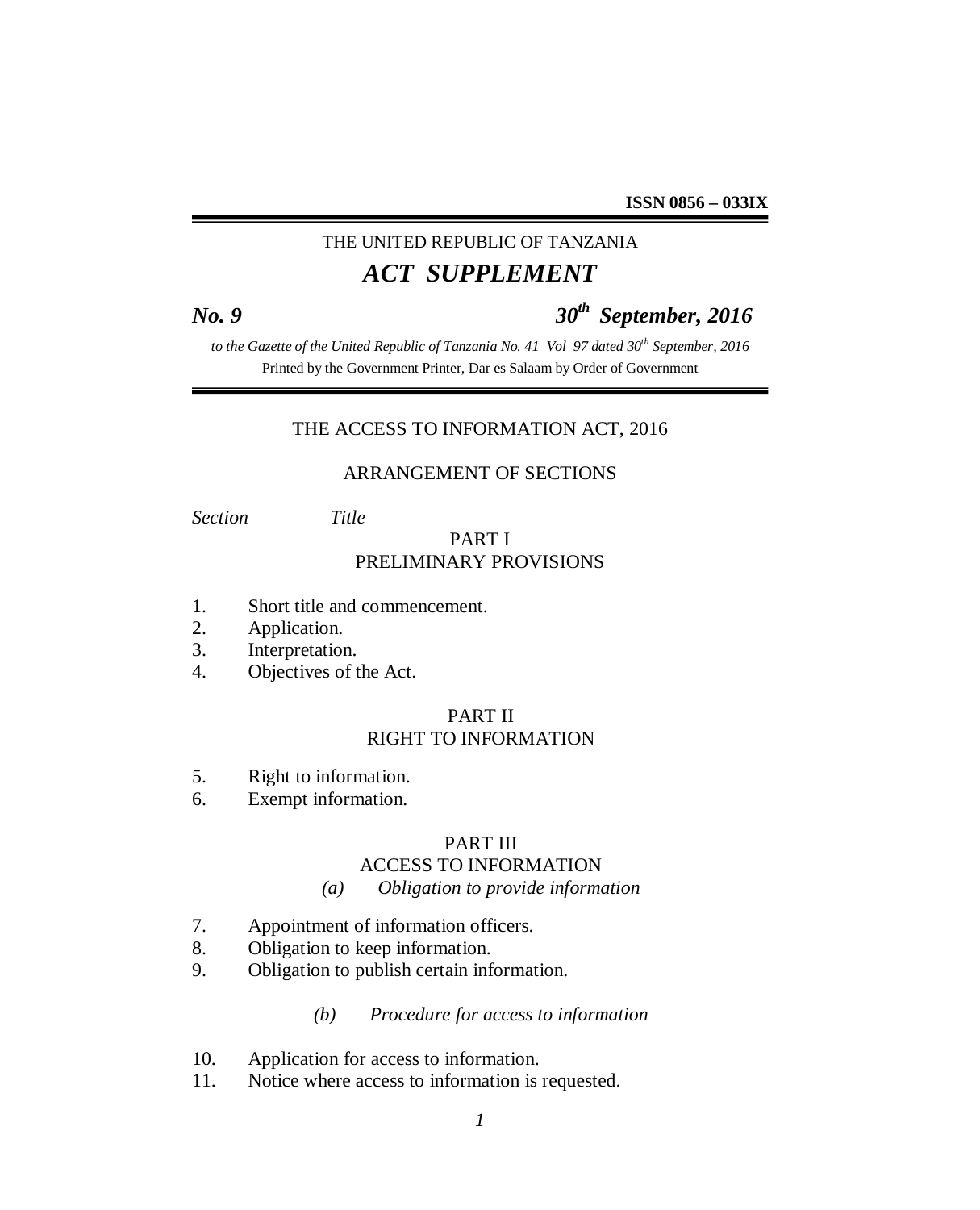- 12. Access to documents other than under this Act.
- 13. Transfer of request.
- 14. Refusal of request.
- 15. Notice to third parties.
- 16. Deferral of access.
- 17. Means of accessing information.
- 18. Use of information.
- 19.

*(c) Review of decisions by information holders*

20. Review of decision.

#### PART IV GENERAL PROVISIONS

- 21. Regulations.
- 22. Fees.
- 23. Offence of alteration, defacement, blocking or erasure.<br>24. Protection of a person who makes disclosure.
- Protection of a person who makes disclosure.
- 25. Protection of officers.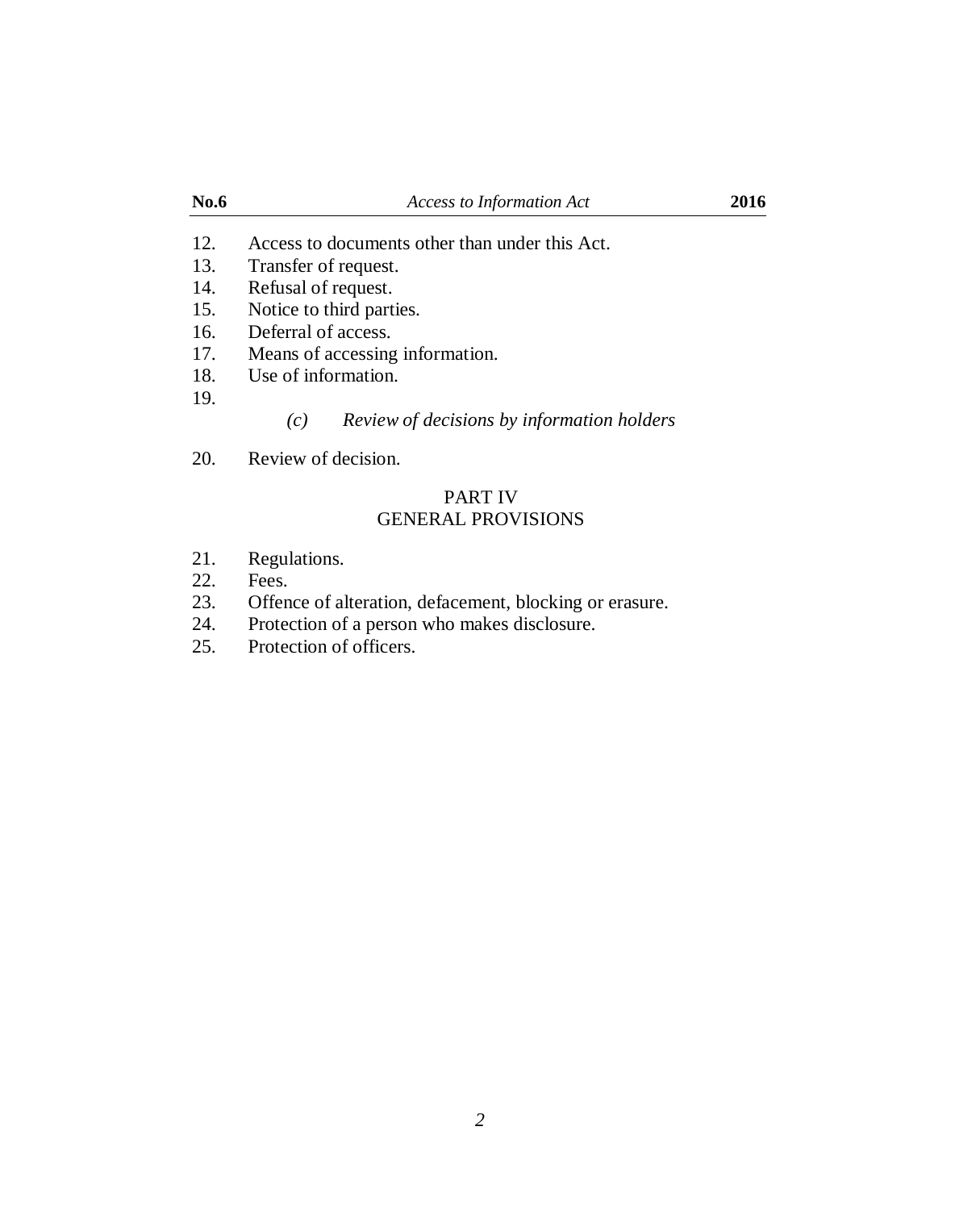#### THE UNITED REPUBLIC OF TANZANIA



NO. 6 OF 2016

I ASSENT,

JOHN POMBE JOSEPH MAGUFULI,  *President* 

 $[23<sup>rd</sup> September, 2016]$ 

**An Act to provide for access to information; to define the scope of information which the public has the right to access; to promote transparency and accountability of information holders; and to provide for other related matters.**

**ENACTED by** Parliament of the United of Republic of Tanzania.

### PART I PRELIMINARY PROVISIONS

| Short title and<br>Commencement | 1. This Act may be cited as the Access to<br>Information Act, 2016 and shall come into operation on<br>such date as the Minister may, by notice published in the<br>Gazette, appoint. |
|---------------------------------|---------------------------------------------------------------------------------------------------------------------------------------------------------------------------------------|
| Application                     | 2.-(1) This Act shall apply to Mainland Tanzania.<br>(2) Without prejudice to the provisions of<br>subsection $(1)$ , this Act shall apply to:                                        |
|                                 | (a) public authorities;<br>(b) private bodies registered under any                                                                                                                    |
|                                 | written law which:<br>(i) utilize public funds; or                                                                                                                                    |

*3*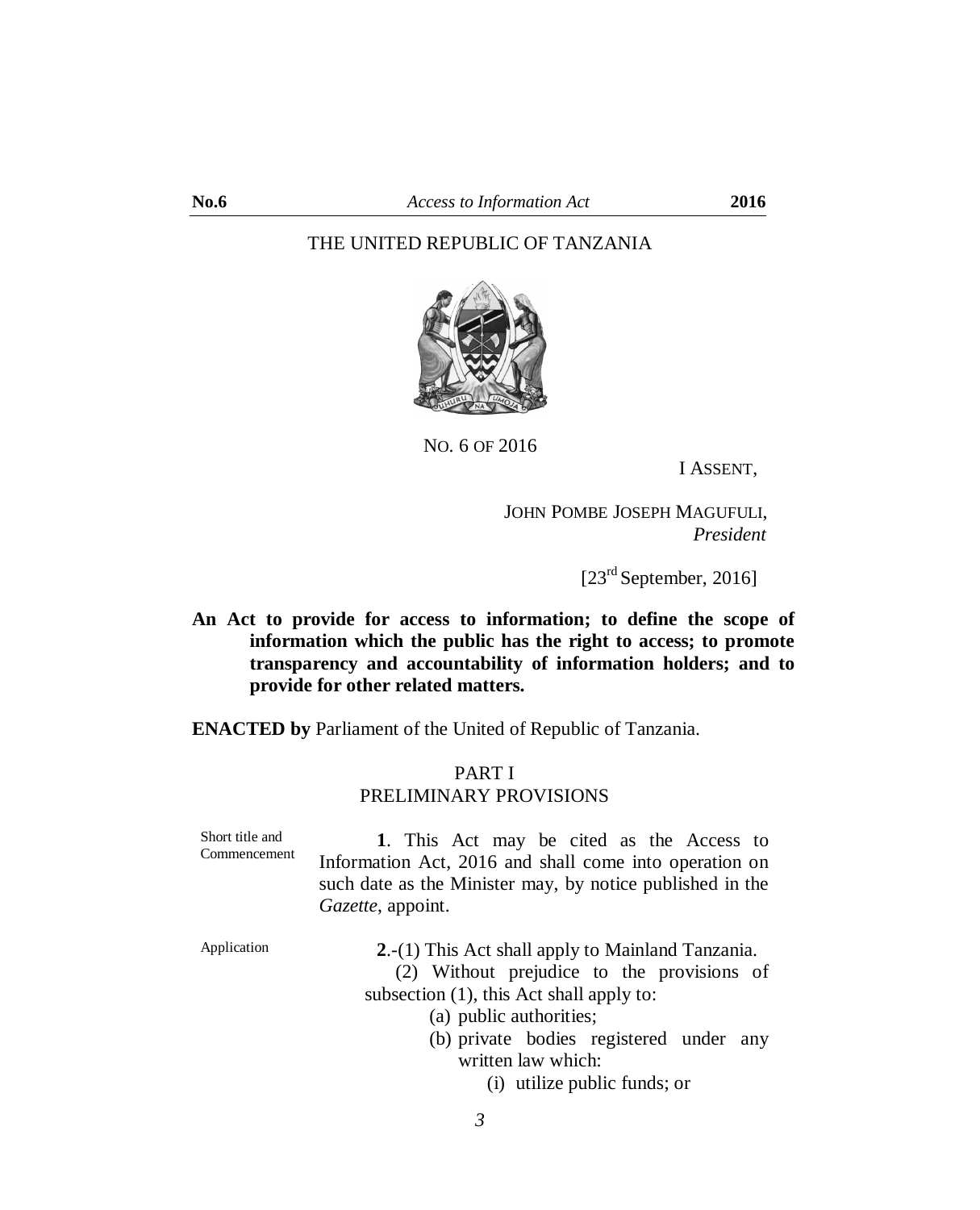(ii) are in possession of information which is of significant public interest.

Interpretation **3**. In this Act, unless the context requires otherwise:

Cap.2 "Constitution" means the Constitution of the United Republic,1977;

- "exempt information" means any information, or document containing information, withheld by the information holder in accordance with section 6;
- "information" means any material which communicates facts, opinions, data or any other matter relating to the management, administration, operations or decisions of the information holder, regardless of its form or characteristics;

#### "information holder" means a public authority or a private body referred to under section 2 (2);

"information officer" means an officer of the information holder appointed as such under section 7;

- "Minister" means the Minister responsible for legal affairs;
- "personal information" means information relating to an individual who is directly or indirectly identifiable by name, identification document or through any physical or other characteristics or attributes, but does not include information having a bearing on the public functions of an employee of a public authority or any other person performing a function of a public authority;
- "public authority " means any authority that is established by or under the Constitution, an Act of Parliament, recognized under any written law as a public office or forms part of any level of the Government;
- "records" include any recorded information regardless of form or medium created, received and maintained by any information holder in the pursuance of its legal obligations or in the transaction of its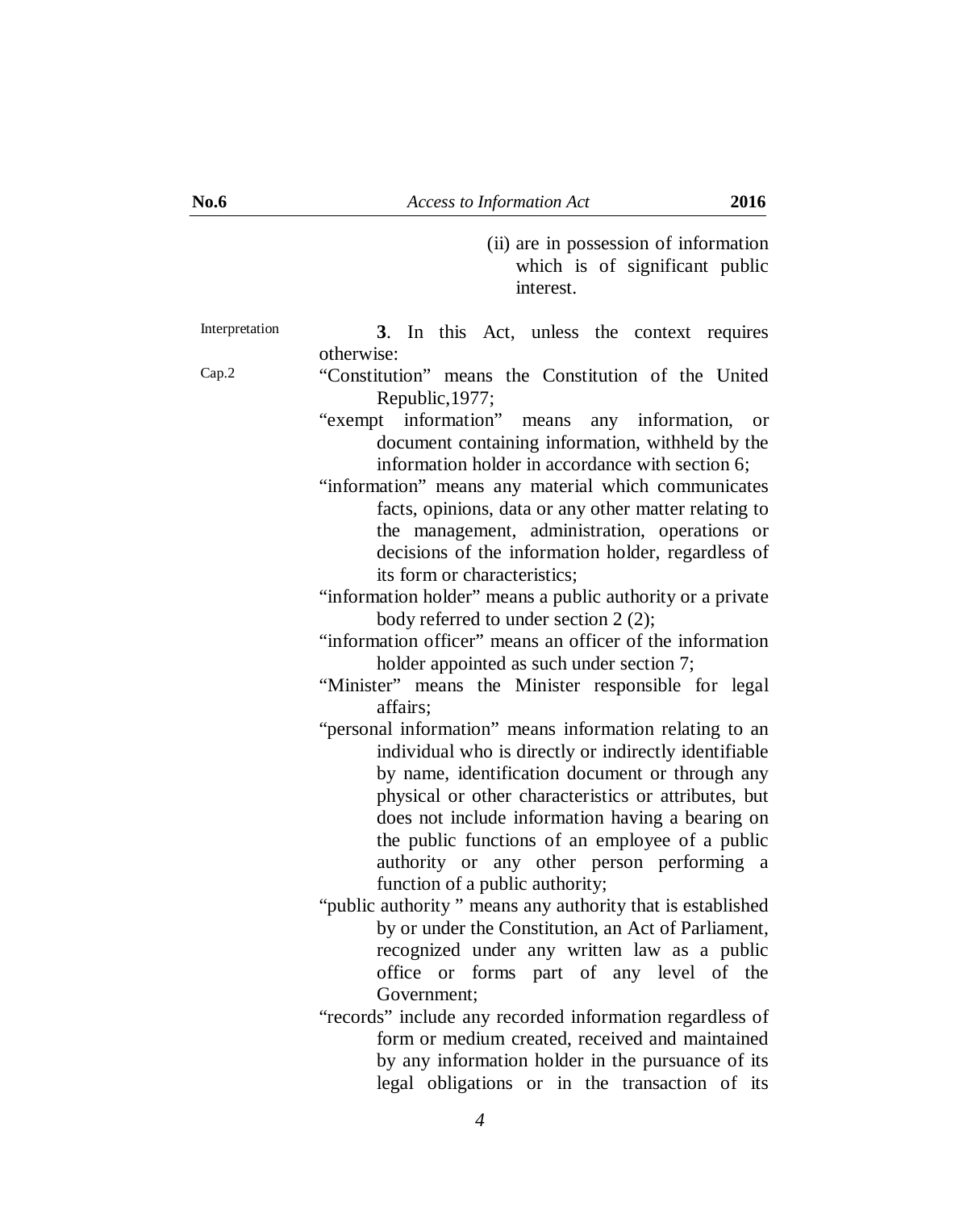business and providing evidence of the performance of those obligations or that business.

**Objectives** of this Act

**4**. The objectives of this Act are to:

- (a) give effect to the right of access to information by citizens as provided for by the Constitution;
- (b) require information holder to proactively disclose information and provide to the public information that they hold subject to the provisions of this Act;
- (c) create a framework to facilitate access to information held by information holders in compliance with any right protected by the Constitution and any other written law;
- (d) promote routine and systematic information disclosure by information holders in compliance with the principles of accountability, transparency and public participation; and
- (e) provide for the protection of persons who release information of public interest in good faith.

#### PART II RIGHT OF ACCESS TO INFORMATION

Right to information

**5**.-(1) Every person shall have the right of access to information which is under the control of information holders.

(2) The information holder shall, subject to the provisions of section 6 and any other written laws, make available to the public or, on request, to any person, information which is under his control.

(3) Nothing in this Act shall limit or otherwise restrict any other legislative requirement for a public authority to disclose information.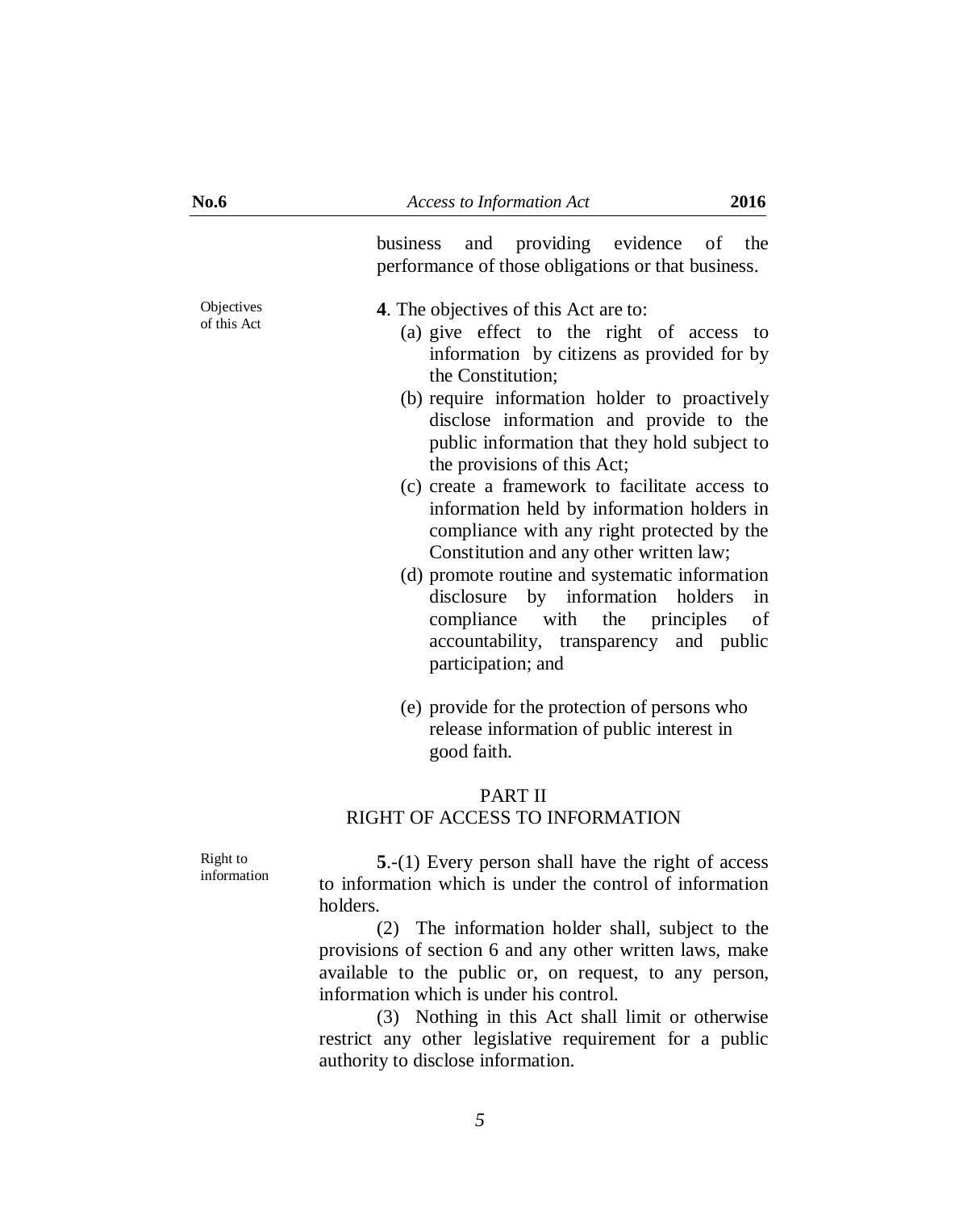(4) For purposes of this section, "person" means a citizen of the United Republic.

Exempt information

**6**.-(1) Notwithstanding the provision of section 5, the information holder may withhold the information where he-

- (a) is satisfied that all the information or part of the information is exempted under subsection (2);
- (b) determines, in accordance with this Act, that the disclosure is not justified in the public interest.

(2) Exempt information may be withheld if the disclosure of such information is likely to-

- (a) undermine the defence, national security and international relations of the United Republic;
- (b) impede due process of law or endanger safety of life of any person;
- (c) undermine lawful investigations being conducted by a law enforcement agent;
- (d) facilitate or encourage the commision of an offence;
- (e) involve unwarranted invasion of the privacy of an individual, other than an applicant or a person on whose behalf an application has been made;
- (f) infringe lawful commercial interests, including intellectual property rights of that information holder or a third party from whom information was obtained;
- (g) hinder or cause substantial harm to the Government to manage the economy;
- (h) significantly undermine the information holder's ability to give adequate and judicious consideration to a matter of which no final decision has been taken and which remains the subject of active consideration;
- (i) damage the information holder's position in any actual or contemplated legal proceedings,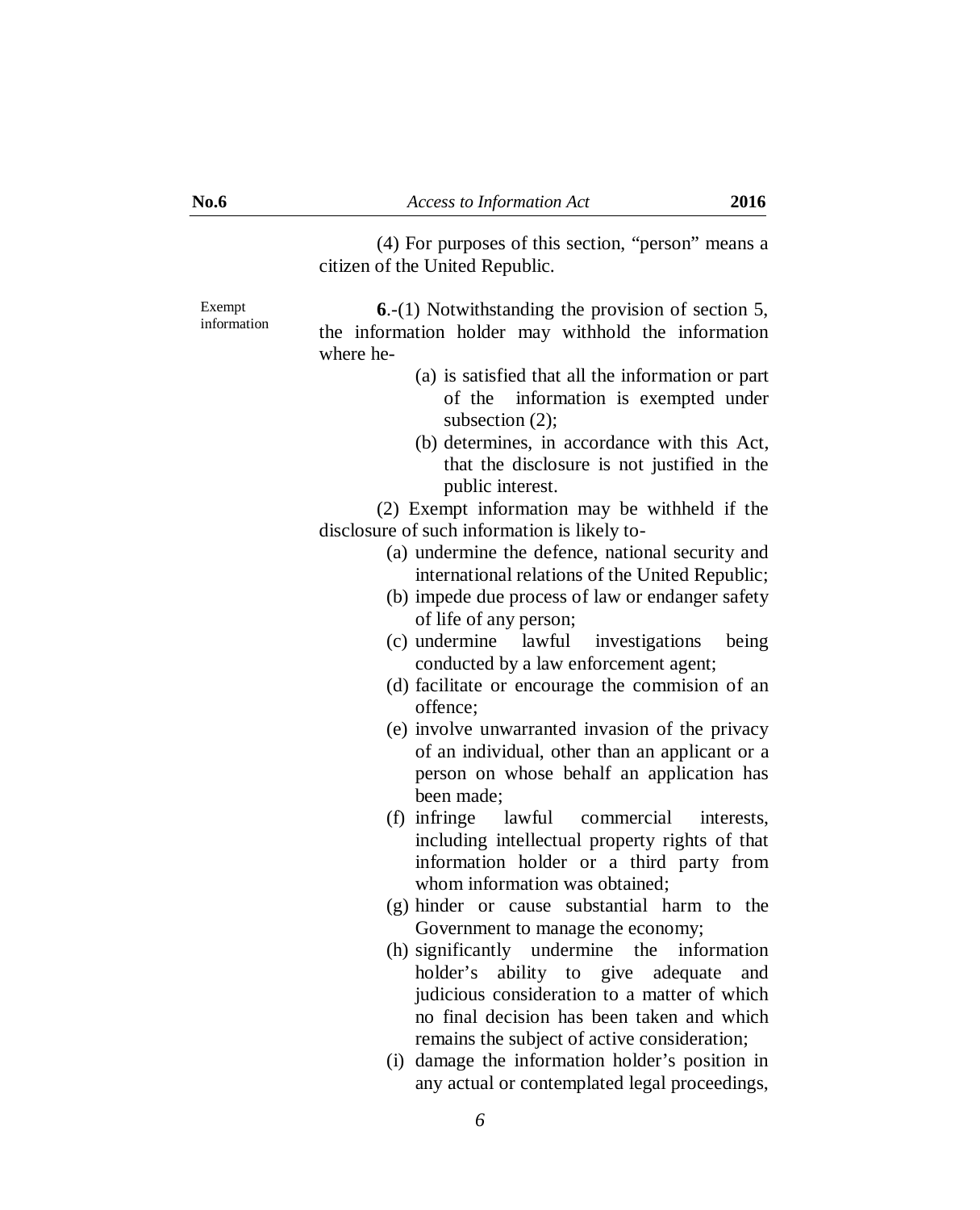or infringe professional privilege;

- (j) undermine Cabinet records and those of its committee; or
- (k) distort or dramatise record or data of court proceedings before the conclusion of the case.

(3) For purposes of paragraph (a) of subsection

- (2), information relating to national security includes-
	- (a) military strategy, doctrine, capability, capacity or deployment;
	- (b) foreign government information with implications on national security;
	- (c) intelligence operations or activities, sources or information capabilities, methods or cryptology;
	- (d) foreign relations or foreign activities;
	- (e) scientific, technology or economic matters relating to national security; or
	- (f) vulnerabilities or capabilities of systems, installations, infrastructures, projects, plans or protection services relating to national security.

 (4) Paragraphs (f) and (g) of subsection (2) shall not apply if a request for information relates to the results of any product or environmental testing, and the information concerned reveals a serious public safety or environmental risk.

(5) Unless the contrary is proved by the information holder, information shall be presumed not to be exempt if the information has been held for a period exceeding thirty years.

- (6) Any person who-
	- (a) disclose exempt information, other than information relating to national security, commits an offence and shall, on conviction be liable to imprisonment for a term not less than three years and not exceeding five years;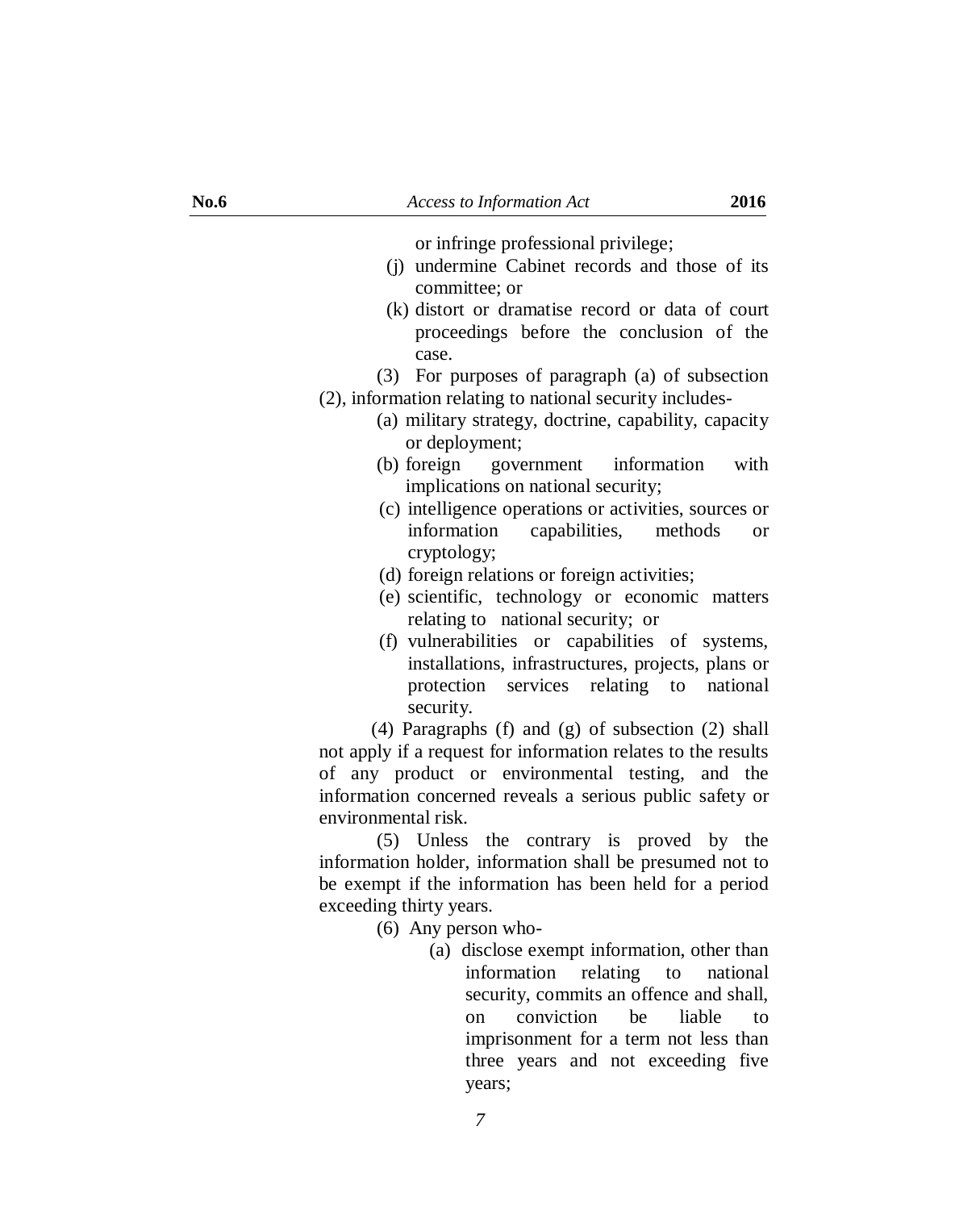(b) discloses exempt information relating to national security, commits offence and the provisions of the National Security Act shall apply.

#### PART III ACCESS TO INFORMATION

#### *(a) Obligation to provide information*

Appointment of information officers

**7**.-(1) Every information holder shall appoint one or more officers as information officers.

(2) An information officer shall deal with requests for information and render assistance to a person seeking such information.

(3) Where an information holder fails to appoint an information officer, the head of such institution shall be the information officer for the purpose of this Act.

Obligation to keep information

**8**.-(1) Every information holder shall maintain record of information that is under the control of such information holder.

(2) For the purpose of subsection (1), the information holder shall maintain every record for a period of not less than thirty years after a date on which the information is generated or a date on which such information came under the control of the information holder.

Obligation to publish certain information

**9**.-(1) Every information holder shall, not later than thirty six months after the commencement of this Act, issue a notice to the public in the *Gazette,*website or news paper of wide circulation containing the following-

*8*

- (a) a description of its structure, functions and responsibilities including those of any of its statutory officers or advisory committee;
- (b) statutory officers or advisory committees; and

Cap. 47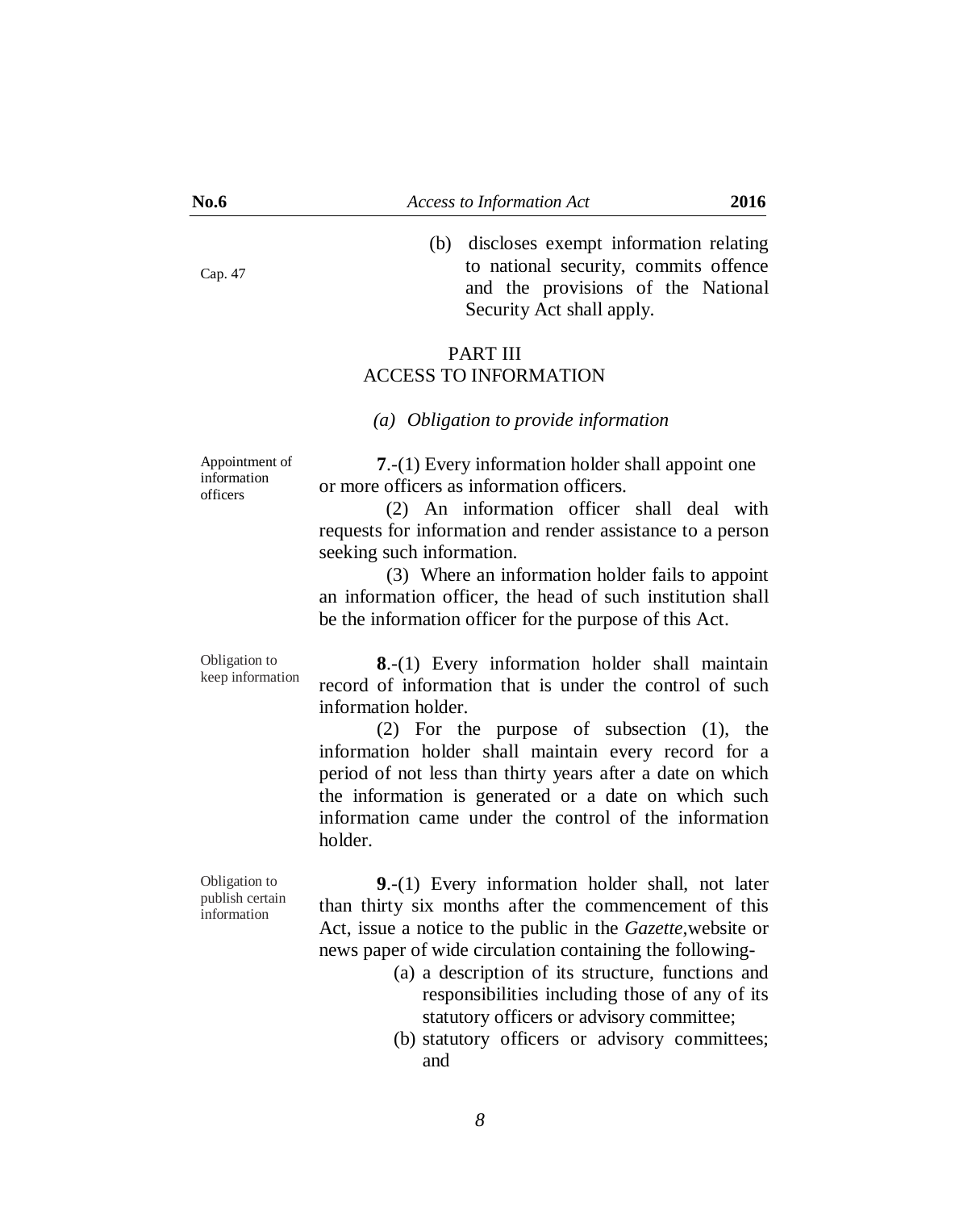(c) a general description of categories of information held by such information holder.

(2) The notice shall include particulars of the officer to whom requests for official information or particular classes of information shall be sent.

(3) In complying with the provisions of this section, the information holder shall not provide exempt information under this Act.

(4) Failure by the information holder to provide information under subsection (1) shall not prejudicially affect the right of access to information under the control of such information holder.

(5) The information holder-

- (a) shall, from time to time, inform the public on any substantial changes to the information required to be published under subsection (1); and
- (b) may, at any time, inform the public on any other information, in addition to information required to be published under subsection (1), relating to its functions.

#### *(b) Procedure for access to information*

Application for access to information

**10**.-(1) A request for access to information shall be made in a prescribed form and addressed to the information holder.

 (2) The request for information shall provide sufficient details to enable the information holder to identify the information and shall include name and address of the person requesting the information.

 (3) For purposes of subsection (1), a request shall be treated as made in writing where the text of the request-

> (a) is delivered by hand, post or transmitted by electronic means;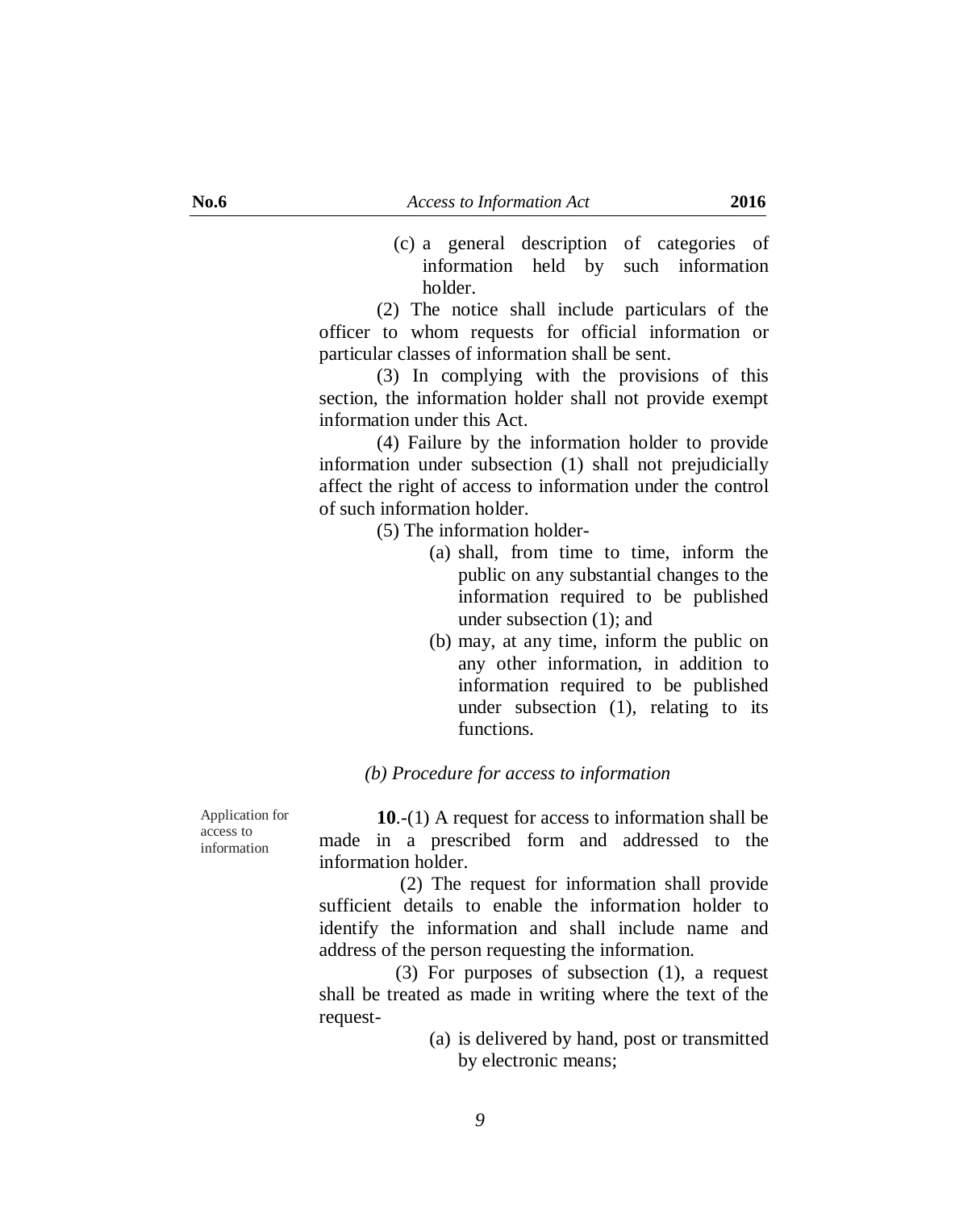- (b) is received in legible form in the manner prescribed in the regulations; and
- (c) is capable of being used for subsequent reference.

 (4) A person who, because of illiteracy or disability, is unable to make a written application for access to information, may make a request orally, and the officer to whom the request is made shall reduce the request into writing in the prescribed form and provide a copy of the written request to the person requesting.

Notice where access to information is requested

**11**.-(1) Where access to information is requested, the information holder to which the request is made shall, as soon as practicable but not exceeding thirty days after the request is received-

- (a) give written notice to the person who made the request as to whether the information exists and, if it does, whether access to the information or a part thereof shall be given; and
- (b) if access is to be given, promptly give the person requesting access to the information or a part thereof in the manner prescribed under this Act.

(2) Where the information holder requires further information in order to identify and locate the information requested, it shall, within fourteen days of receiving the of request for information, notify the person requesting of the need for such further information and in that case, the period of fourteen days shall be reckoned from the date on which such further information is received.

(3) Where the information holder is satisfied that the information requested-

- (a) does not exist; or
- (b) has already been published and it is in public domain,

the information holder shall inform the person who made the request to that effect.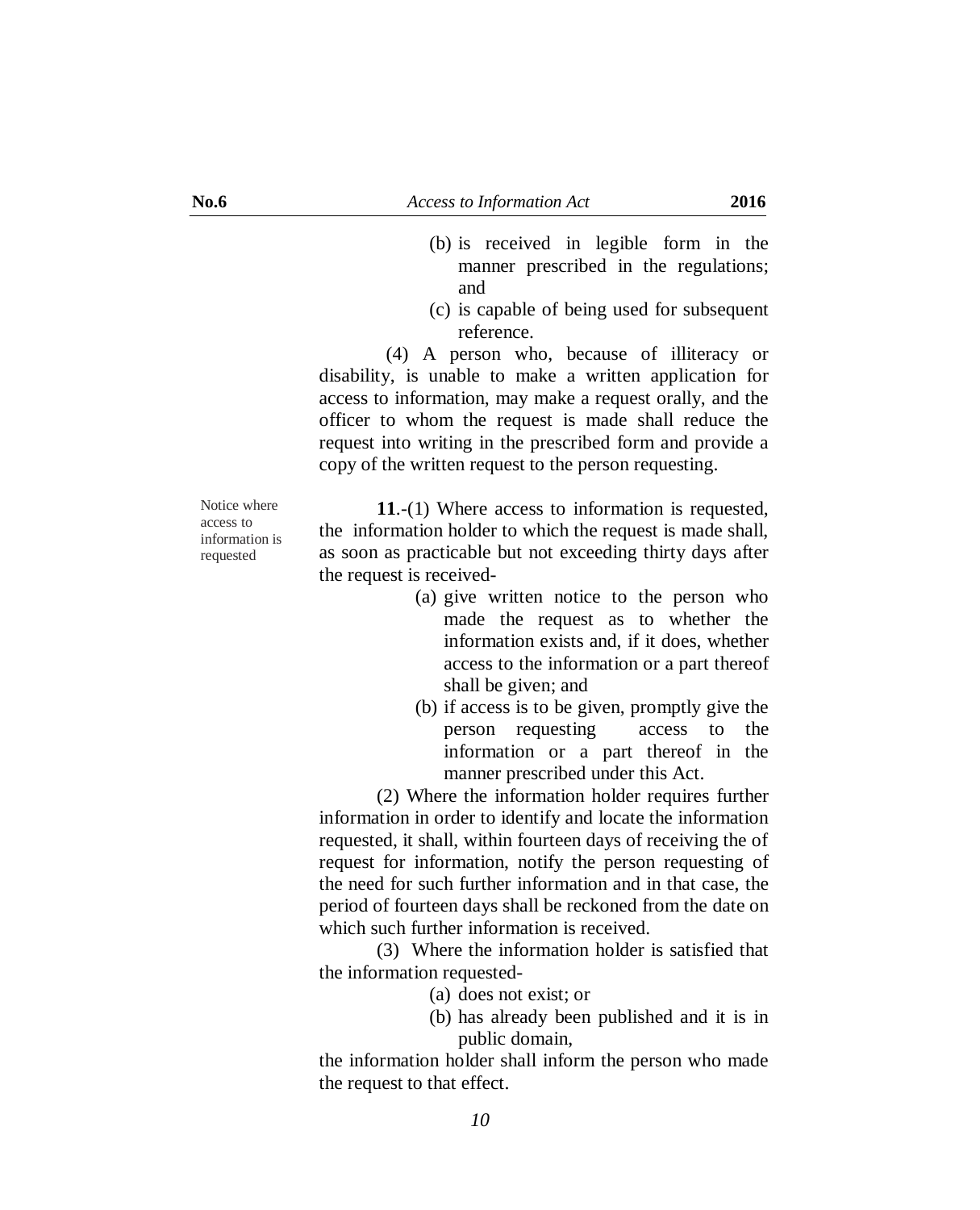Access to documents other than under this Act

**12**. Nothing in this Act shall prevent the information holder from publishing or giving access to documents, otherwise than as required by this Act, where it has the discretion to do so or such information holder is required by law to do so.

Transfer of request

**13**.-(1) Where the information holder to which a request for information is made considers that another information holder is the appropriate holder of the information requested, the information holder to which the request was initially made may, as soon as practicable but not exceeding seven days after the request is received, transfer the request to such other information holder and give a written notice of the transfer to the person who made the request.

 (2) For the purpose of subsection (1), the period specified in section 11 shall apply to the information holder to which the request is transferred with effect from the date on which the request is transferred.

Refusal of request

**14**. Where the information holder refuses to give access to information requested, either in whole or in part, such information holder shall, in writing, notify the person requesting the information of the refusal and shall, in the notification:

- (a) set out reasons for the refusal and all material issues relating to the decision, including the specific provision of this Act and the factors taken into consideration in relation to public interest;
- (b) inform the person who made the request of the availability of a review in accordance to section 19 within which an application for review may be made;
- (c) where the decision is to the effect that the information does not exist, state that a thorough and diligent search was made to locate the information.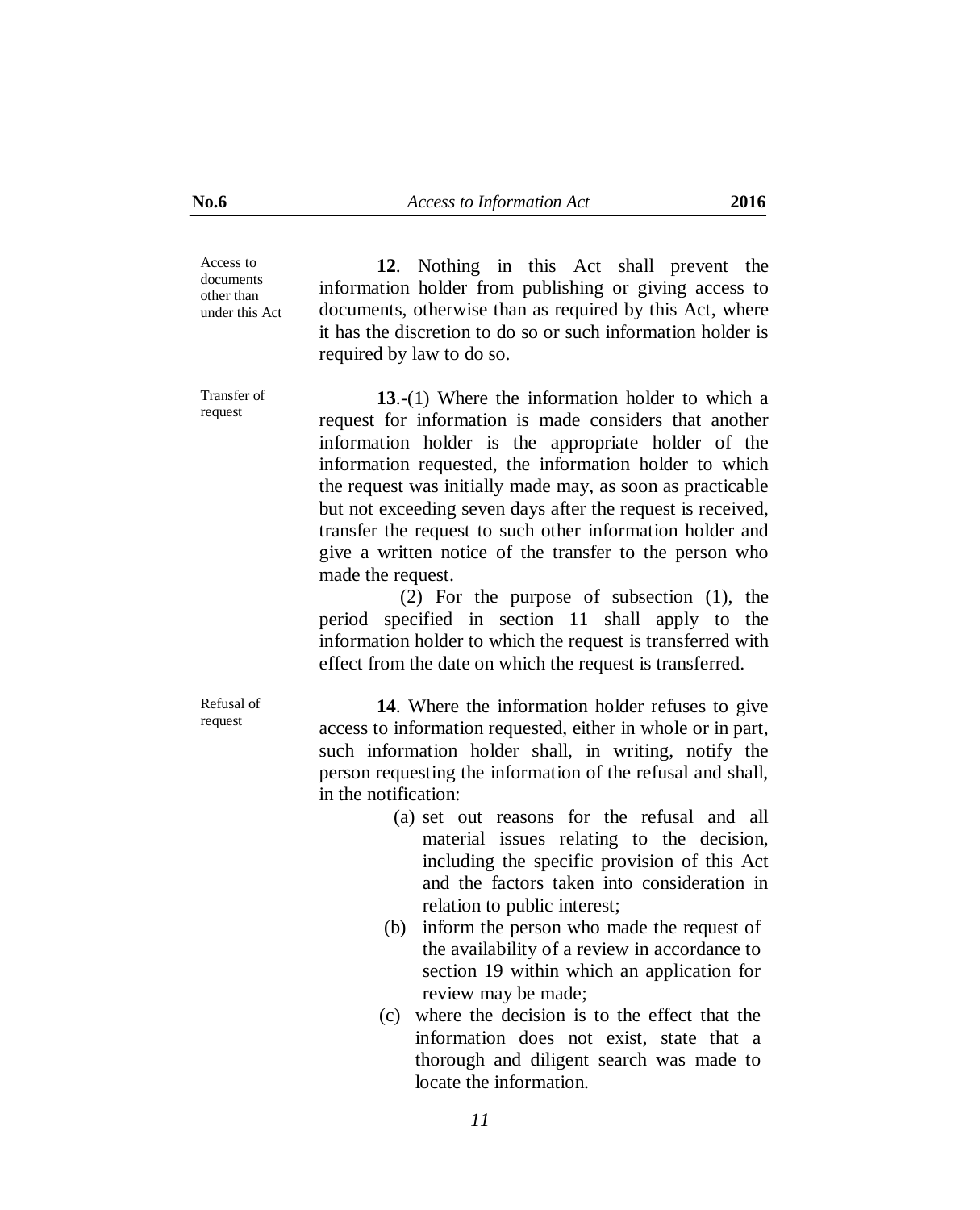Notice to third parties

**15**.-(1) An information holder dealing with a request for access to information shall take all reasonable steps to notify any third party to whom or which any record containing the information requested relates.

(2) The information holder acting under subsection (1) shall, within three days after the request is received, notify the third party.

(3) Notification under subsection (2) shall:

- (a) state that the information holder is in receipt of the request for access to information;
- (b) describe the content of the request;
- (c) furnish the particulars of the person requesting information to the satisfaction of the information holder; and
- (d) inform the third party of the obligation to provide information.

(4) The provisions of this Act relating to the request for access to information shall apply *mutatis mutandis* to the third party who received the notice under subsection (1).

Deferral of access

**16**.-(1) The information holder may defer the provision of access to information until the happening of a particular event, including the taking of some action required by law or some administrative action, or until the expiration of a specified time, where it is reasonable to do so in the public interest or having regard to normal and proper administrative practices.

 (2) Where the provision of access to information is deferred, the information holder shall, in writing, inform the person requesting information the reasons for such decisison and the period of which the deferment shall operate.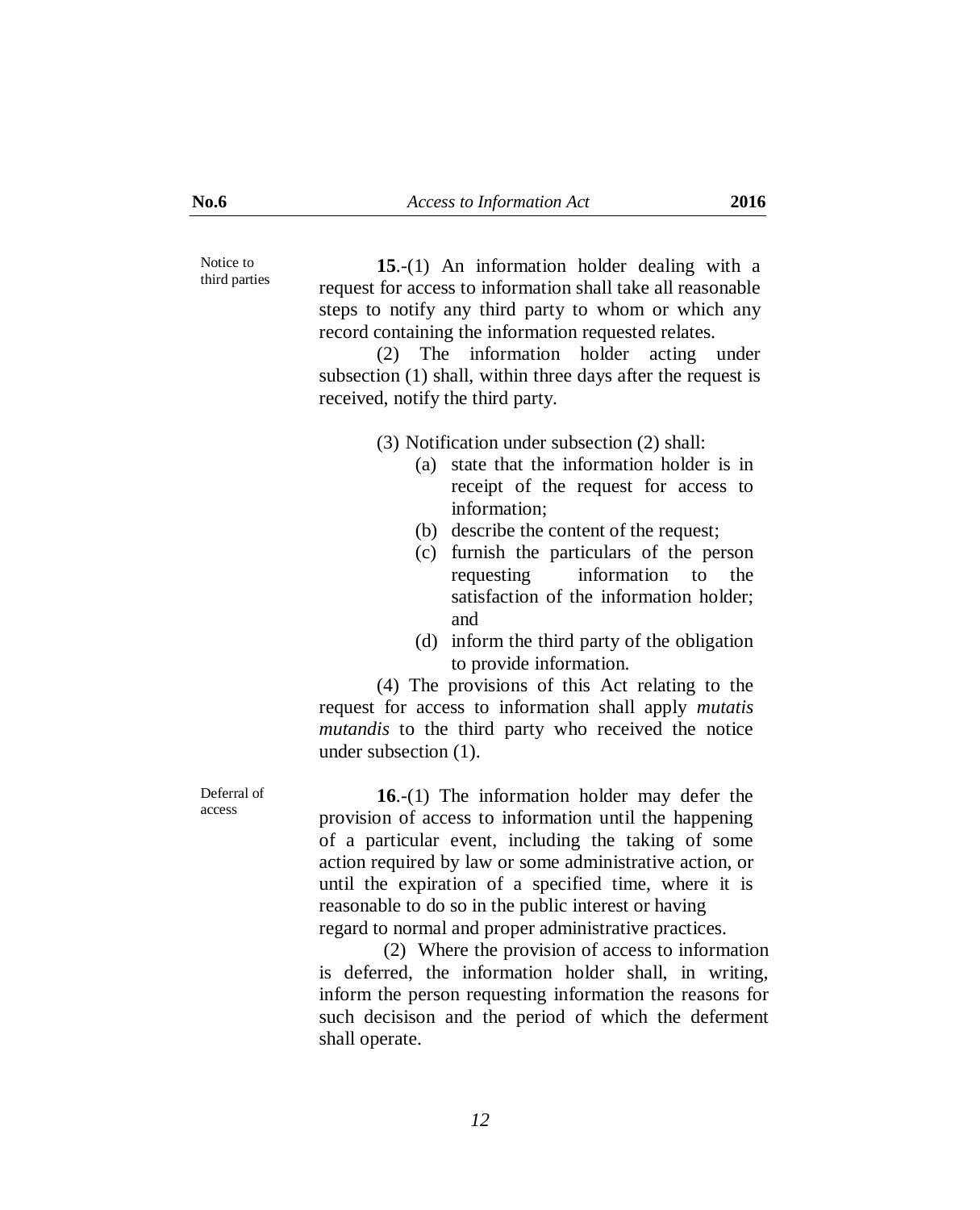Means of accessing information

| 17.-(1) Access to information may be provided to |
|--------------------------------------------------|
| a person in any of the following forms:          |
| (a) provision of a copy of the information;      |
| (b) delivery of a copy of the information in     |
| electronic form;                                 |
| (c) in the case of an information that is an     |
| article or another thing from which              |
| sounds or visual images are capable of           |
| being reproduced, by making                      |

**17**.-(1) Access to information may be provided to

view sounds or visual images; (d) in the case of an information by which words are recorded in a manner in which they are capable of being reproduced in the form of sound or in which words are contained in shorthand writing or codified, by provision of a written transcript of the words recorded or contained in the information;

arrangements for the person to hear or

(e) in the case of a person with a sensory disability, by provision of a record in a format that allows the person to read or listen to the record of the information.

(2) Where a person who made the request has requested access in a particular form, the information holder may issue the information in a form he deems proper.

(3) Where the form of access requested:

- Cap. 47 (a) contravenes the provisions of the National Security Act;
	- (b) interferes unreasonably with the operations of the information holder;
	- (c) is detrimental to the preservation of the information or having regard to the physical nature of the information it is not appropriate;
	- (d) would involve inordinate huge cost or time to the information holder; or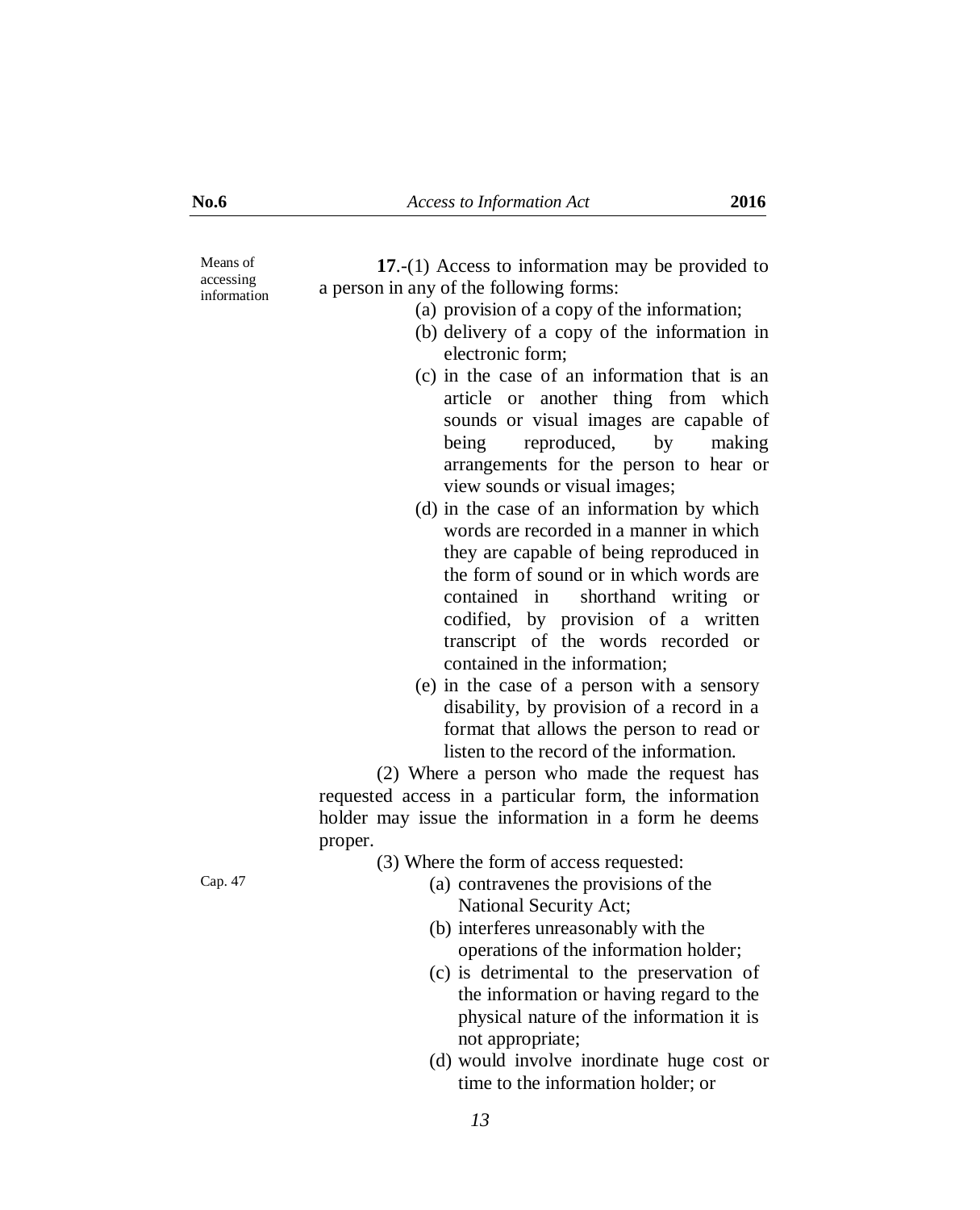(e) would involve an infringement of a copyright other than a copyright owned by the Government subsisting in the information, access in that form may be refused and given in another form.

**18**.-(1) Subject to the provisions of section 6, a person who receives the information from the information holder shall not distort such information.

 (2) Any person who contravenes the provisions of subsection (1) commits an offence and shall, upon conviction, be liable to imprisonment for a term not less than two years but not exceeding five years.

#### *(c) Review of decision by information holders*

Review of decision

Use of the information

> **19**.-(1) A person who, having made a request for information, is aggrieved by a decision of the information holder in relation to the request, may apply to the head of institution for review of the decision in respect of any of the following:

- (a) refusal of access by the information holder to the information requested;
- (b) payment of fees or charges which the person considers unreasonable;
- (c) failure of the information holder to comply with time limits set out under this Act;
- (d) any other matter relating to a request for or access to information made under this Act.

(2) The head of institution shall, within thirty days after receiving an application made under subsection (1), determine such application in accordance with its own laid down procedures.

 (3) Any person aggrieved by the decision of the head of institution made under subsection (2) may, within thirty days from the date of receiving such decision, appeal to the Minister whose decision shall be final.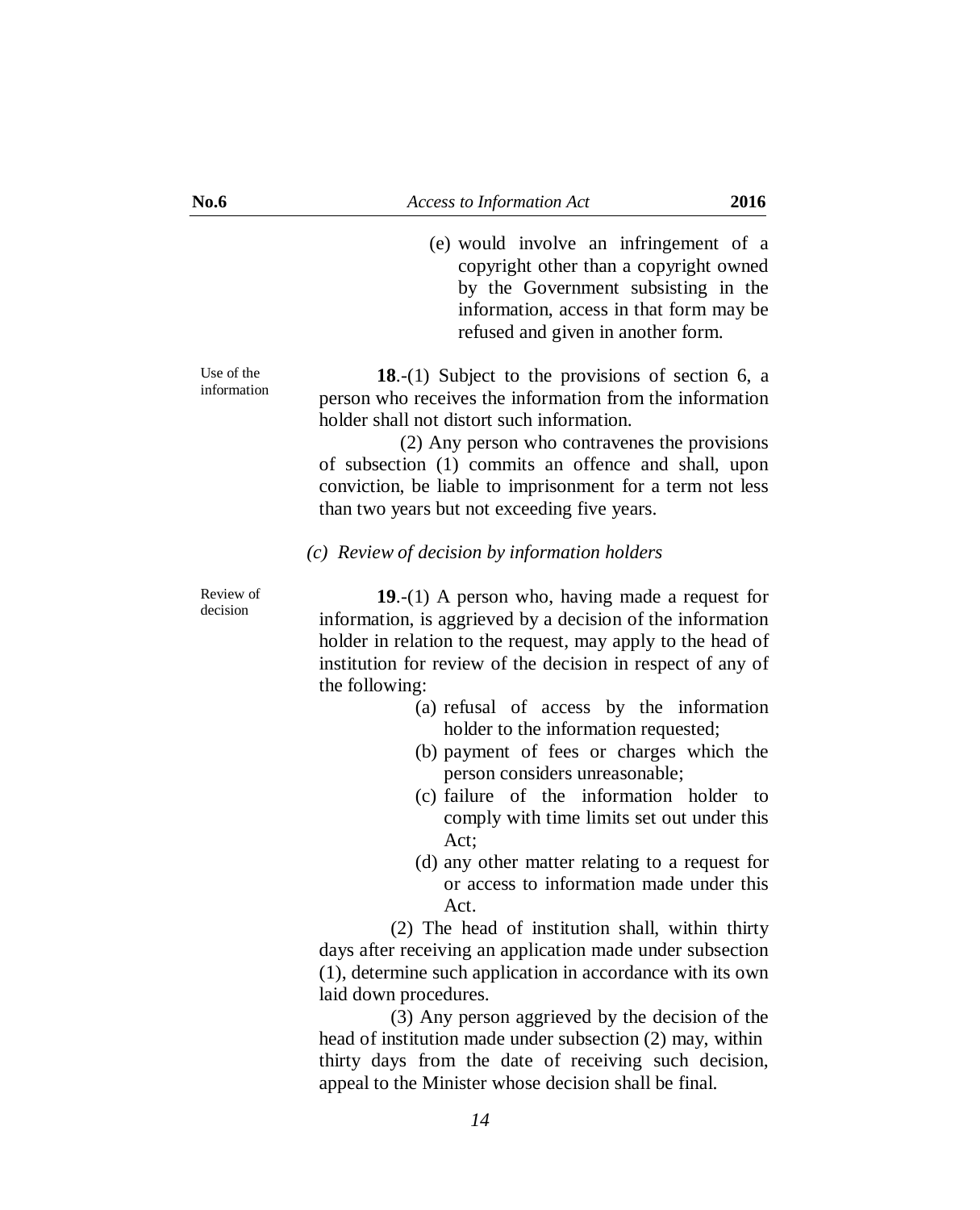(4) Notwithstanding subsection (3), where the requested information is within the authority of an information holder who is under the Minister, the Minister shall cease to be the appellate body and any aggrieved person may apply to the High Court for review.

#### PART IV GENERAL PROVISIONS

Regulations **20**. The Minister shall make regulations for the better carrying out of the provisions of this Act.

Fees **21**. The information holder to which a request for access to information has been made may charge fees necessary for covering actual costs for production of the requested information.

> **22**. A person who alters, defaces, blocks, erases, destroys or conceals any information held by the information holder, with the intention of preventing the disclosure by such information holder, commits an offence and shall, on conviction, be liable to a fine not exceeding five million shillings or to imprisonment for a term not exceeding twelve months or both.

> **23**.-(1) A person in the service or employment of any information holder shall not be subject to any legal, administrative or employment related sanctions for releasing information on wrongdoing, or information which would disclose a serious threat to health, safety or the environment, as long as that person acted in good faith and in the reasonable belief that the information was substantially true.

> (2) For purposes of subsection (1), wrongdoing includes the commission of a criminal offence, failure to comply with a legal obligation, a miscarriage of justice,

> corruption or dishonesty, or maladministration regarding the information holder.

Offence of alteration, defacement, blocking, erasure.

Protection of a person who

makes disclosure